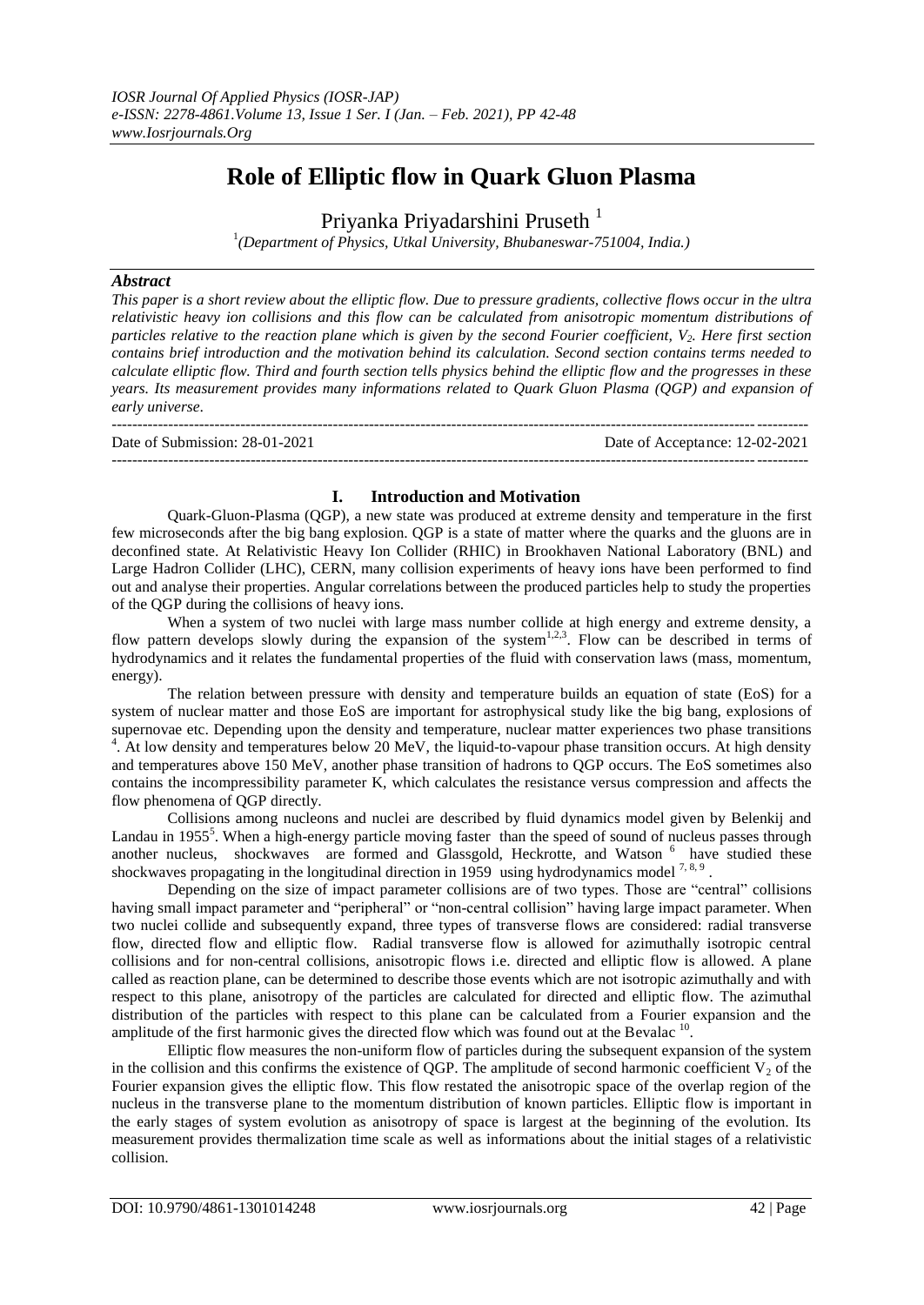Scheid, Müller and Greiner have used ideal hydrodynamics model and shown the importance of transverse expansion for the first time <sup>8</sup>[. F](#page-6-0)or beam energies 12.5A MeV, the transverse flow was more than the longitudinal flow in the first 15 fm/c after penetration revealing that the products are pushed outwards in the perpendicular direction with respect to the relative motion of the two nuclei.

An interacting system attains thermal equilibrium locally after the initial collisions between two nuclei. The gradients of the pressure increases and becomes sharp along the impact parameter which gives an anisotropy momentum distribution of the particles, defined as elliptic flow. This was presented in ref.  $^{11, 12}$  $^{11, 12}$  $^{11, 12}$  along with directed flow for the first time for Pb+Pb collisions at energy 158 GeV/nucleon. It has been found that directed flow exhibits opposite results for Protons and Pions at large rapidities. The elliptic flow did not depend on rapidity for Pions. But for the protons, this elliptic flow depends on rapidity and becomes sharp near midrapidity region. Pressure gradients lead to collective flows, [w](#page-6-0)hereas matter can also expand due to its internal pressure which reduces in the transition region and causes the directed flow in the reaction plane <sup>13, 14</sup>. The squeeze out process has been studied at different energies. The above results motivate further study of elliptic flow to know more about initial pressure distribution in the high density region in the non-central collisions.  $4\pi$  detectors give first experimental evidence about sideward flow  $^{15, 16, 17}$  $^{15, 16, 17}$  $^{15, 16, 17}$ . In these detectors, events could be characterized by the momenta of the particles which were emitted after the collision. These results confirmed many theoretical analysis forecasted by fluid dynamics. There must exist a reaction plane to describe sideward flow.

By taking a hydrodynamic model, Ollitrault<sup>18, 19</sup> has shown that the elliptic flow depends on the anisotropy of the overlapping space and is sensitive to the evolution of the system. This anisotropy is presented by the number of collisions of the nucleons in the beam direction <sup>20</sup>. This space anisotropy is elliptic in nature and is denoted as  $\epsilon$ . For a Woods-Saxon distribution of space, it did not depend on the nucleon-nucleon cross section <sup>21</sup>. From the graph  $V_2/\epsilon$  verses centrality <sup>22, 23</sup>, properties of the nuclear matter can be found out. Thus study of elliptic flow is important for QGP.

# **II.Terms related to elliptic flow**

In the heavy ion collision, momenta of the charged hadrons are necessary to calculate the azimuthal anisotropy. Identification of product particles is also very useful for the future analysis.

# **2.1 Event Evolution**

The system created for extended objects like heavy ions are different for head-on and peripheral collisions and can be categorized by centrality which is defined by the impact parameter b. However impact parameter cannot be observed directly.

QGP can be produced in laboratories like RHIC and LHC by bombarding two nuclei having large mass number. At RHIC, QGP can be formed by bombarding gold ions at 99.999% the speed of light(c). At that speed, the energy per nucleon pair of the reaction in center of mass frame  $\sqrt{S_{NN}}$  is 200 GeV. A gold nucleus has a diameter of about 15 fm, but when accelerated to 99.9999%c; it is Lorentz contracted along the direction of travel to a 0.13 fm thick disk. This contraction causes the ions to only overlap during the collision for  $4.38\times10^{-7}$  $25$  second (0.13 fm/c). Not all collisions have complete overlap of the nuclei. Particles that interact in the collision are called participants and particles that fly by the collision are named spectators. A large overlap produces a large number of participants, while small overlap has a large number of spectators. Outgoing particles with high transverse to the beam line momentum (>5 GeV/c) are called jets. They get their momentum from hard scattering processes of the parent nuclei's quarks or gluons. After the collision, the QGP expands and cools which causes it to transition back to hadrons. This phase transition is called hadronization. At this point in the event, the quark flavors inside the hadrons are fluctuating due to inelastic scattering of the hadrons. After further expansion and cooling, chemical freeze out occurs, ceasing inelastic scattering and this causes the flavors of the quarks to stop changing. Thermal freeze out occurs after more expansion when the outgoing hadrons and leptons are no longer interacting. They can decay if it is energetically favorable. Once all of this occurs, the outgoing particle's momenta and type are identified by detectors. This entire process is called an event.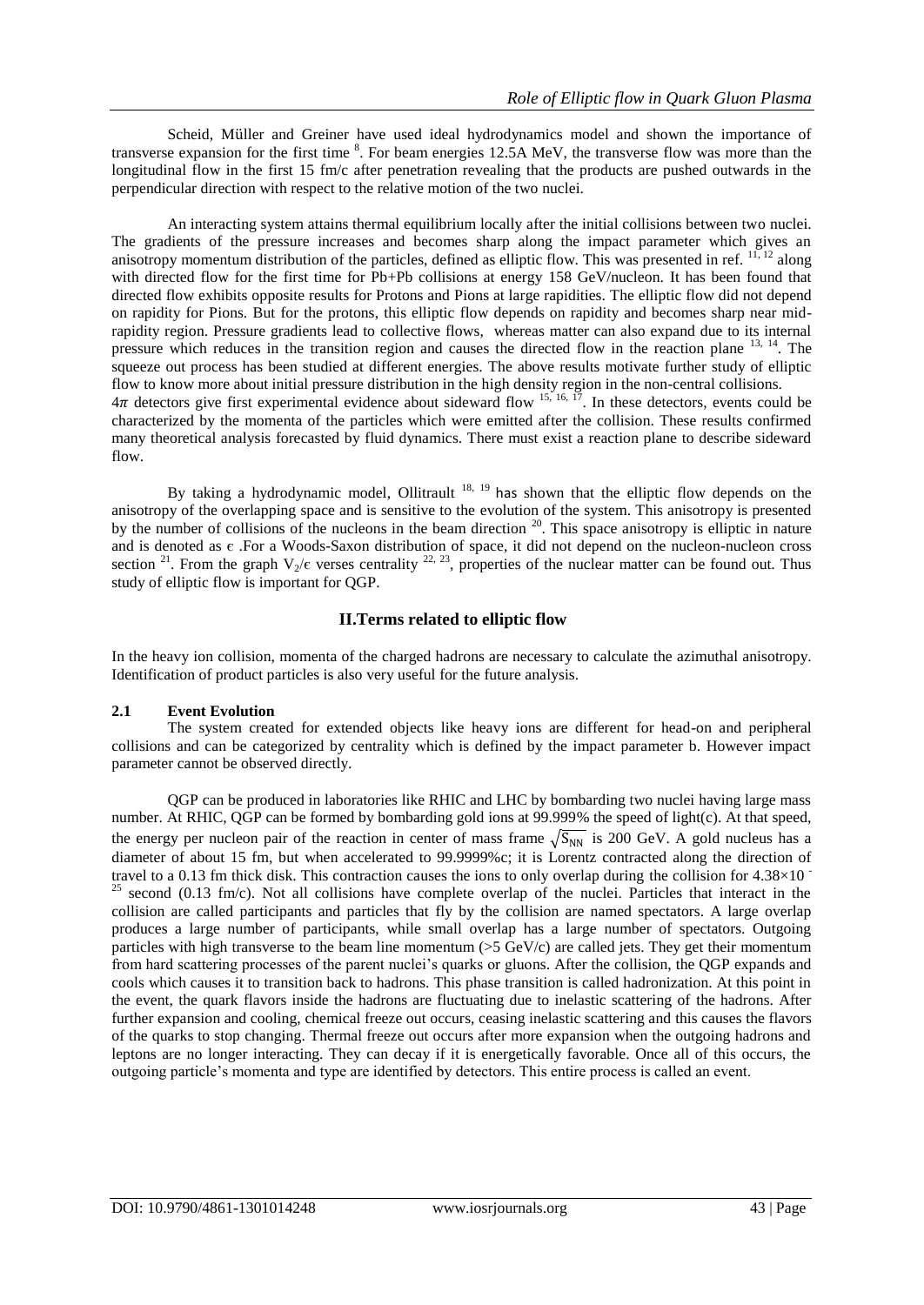

before collision after collision **Figure 1:** Left: The two heavy-ions in a non-central collision. Right: The spectators continue to remain unaffected and production of particle take place in the participant zone<sup>[14](#page-6-0)</sup>.

### **2.2 Centrality**

Since each event is unique, there is a set of variables used to classify them. The most descriptive of these is the distance between the centers of the colliding nuclei in a plane transverse to the beam axis of the collision, called as impact parameter, b, which gives information about the overlap volume of the two nuclei. This overlap volume determines counts number of participant nucleons  $(N_{part})$ , number of spectator nucleons  $(N<sub>spec</sub>)$  and the number of binary collisions  $(N<sub>coll</sub>)$ . For small b, the overlap between the nuclei is large and the number of participants is large. For large b, the overlap is small and there are a small number of participants. Unfortunately, impact parameters cannot be measured directly in experiments. Instead, a variable called centrality is used. From simulation of the experimental observables, impact parameter and hence the centrality of the event can be calculated. The centrality is expressed in terms of charged particle multiplicity. Multiplicity defines the number of particles created in a collision. Events with large multiplicity are named central, while small multiplicity events are called peripheral. The dependence of elliptic flow on centrality is discussed in  $24$ ,  $25,26$ .

## **2.3 Coordinate Systems**

A few coordinate systems can be placed about the nominal collision point in order to map out where the outgoing particles travel. Mostly used coordinate system is the Cartesian coordinate system. The + z-axis is taken as one of the beam lines and the  $+$  y-axis as straight up is the most convenient. Spherical coordinate system can also be used. Here  $\theta$  is the angle above the beam line. Here  $\theta = 0$  means + z-axis.  $\phi$  is the angle around the beam line, with  $\phi = 0$  along the + x-axis.

There are two useful variables, rapidity(y) and pseudorapidity (η) that describe forward and backward angles with respect to the nominal collision point and beam line. Rapidity is defined as

$$
Y = \frac{1}{2} \ln \frac{1 + \beta \cos \theta}{1 - \beta \cos \theta} = \frac{1}{2} \ln \frac{1 + \beta_z}{1 - \beta_z}
$$
 (1)

here  $\beta = v/c$  and v represents particle's velocity. It conveys a particle's velocity along the beam line, its velocity in the + z direction,  $\beta_z = V_z/c$ . The problem with rapidity is that it requires particle's velocity. The better quantity is pseudorapidity, only relies on the particles angle. It is defined as

$$
\eta = \frac{1}{2} \ln \frac{1 + \cos \theta}{1 - \cos \theta} \tag{2}
$$

Notice that when particle's velocity approaches the speed of light, η goes to one and rapidity and pseudorapidity are equal except at  $0^0$  and  $180^0$ .

#### **2.4 The Reaction Plane**

Reaction plane is represented by the impact parameter b and the beam line. The angle of this plane  $(\Psi_{RP})$  is measured over the beam line by determining the azimuthal asymmetry of the outgoing particles. The determination of the reaction-plane counts on the particle's number in the event and on the flow's strength. Measurement of transverse momentum with high precision of the heaviest fragment of the reactions is the second way to choose the reaction plane.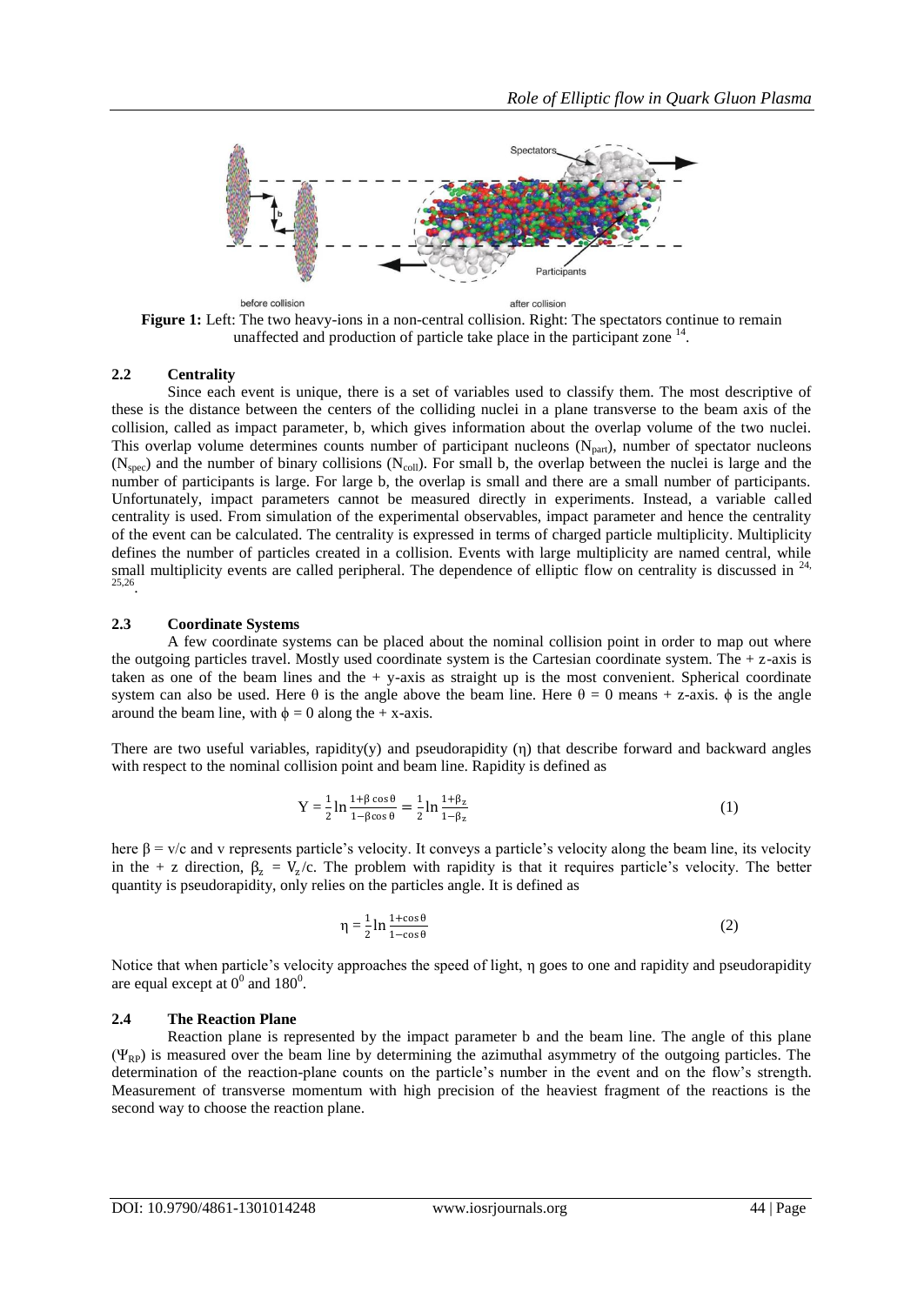

**Figure 2:** Almond shaped interaction volume after a non-central collision of two nuclei. The spatial anisotropy with respect to the x-z plane (reaction plane) translates into a momentum anisotropy of the produced particles (anisotropic flow)  $14$ .

#### **2.5 Elliptic Flow and Eccentricity**

If momentum distribution of particles with respect to the reaction plane is not isotropic then it represents an anisotropic collective flow. The production of particles that are not isotropic azimuthally can be described by a Fourier coefficient over the reaction plane angle  $(\Psi_{RP})$  and is given by

$$
\frac{1}{N}\frac{dN}{d\phi} = \frac{1}{2\pi} \left[ 1 + \sum_{n} 2 \ V_{n} \cos^{n}(\hat{n}(\phi - \Psi_{RP})) \right]
$$
 (3)

The sine terms correspond to those particles which are symmetric, are dropped from this expansion. Elliptic flow is given by the second Fourier coefficient,  $V_2$  and quantitatively this flow is calculated by the eccentricity

$$
\epsilon = \frac{\langle y^2 - x^2 \rangle}{\langle y^2 + x^2 \rangle} \tag{4}
$$

here x coordinate represents along the reaction plane angle and y coordinate represents perpendicular to the reaction plane angle and their averages are calculated with respect to the positions of nucleons which are participating in the collision. As early stage eccentricity cannot be determined directly, different models can be made for its description. The Glauber model is one of them and is used to calculate initial geometric quantities like impact parameter.

In this model, the positions of the participating nucleons in the collision have been determined from the description of the colliding nuclei from Hydrodynamic calculations and it has been shown that the elliptic flow depends on the system's viscosity and event-by-event fluctuations with some uncertainties. "Optical" Glauber calculations are Monte Carlo based models with Fermi distribution function and here collision properties are calculated by averaging over multiple events. Through reducing elliptic flow fluctuations and uncertainties in eccentricity calculations, thermodynamic properties of the medium can be found out precisely both theoretically and experimentally.

## **III. The Physics of Elliptic Flow**

In 1992, by considering ideal hydrodynamic calculations, Ollitrault predicted "Anisotropies in transverse momentum distributions" <sup>[18](#page-6-0)</sup> in ultrarelativistic nucleus-nucleus collisions for different initial conditions and equations of state. Later in 1994, Voloshin proposed Fourier analysis to study transverse flow effects <sup>21</sup>. He named second term in the Fourier expansion as "elliptic flow" and since then this transverse flow has been measured at the AGS  $^{27, 28, 29}$ , SPS  $^{30}$  and RHIC  $^{31, 32, 33}$  for different heavy ion collisions. The reason behind this flow was the rescattering of produced particles during the collisions; hence this flow should be proportional to the particle density. The elliptic flow is zero for a symmetric system and for anisotropic system it is proportional to eccentricity which was shown by Ollitrault even for large  $\epsilon^{18}$ [. B](#page-6-0)ased on Ollitrault's predictions, Voloshin and Poskanzer have studied elliptic flow by plotting a graph between  $V_2/\epsilon$  and particle density <sup>22, 25</sup>. Their results match with the predicted hydrodynamic limit for higher central collisions and satisfy the hydrodynamic calculation assumptions of early thermalization and zero mean-free path interactions limit. Another study at RHIC has shown that the elliptic flow parameter is directly proportional to the characteristic mean free path of the matter formed in the central rapidity region of the collision  $3<sup>4</sup>$ .

#### **IV. Progress of Elliptic Flow**

The target of current heavy-ion colliders is to create QGP with ultrarelativistic energies and to study its different properties. QGP contains deconfined quarks and gluons. But the deconfined quanta of a QGP are not directly observed. The hadronic and leptonic residues like  $\Lambda, Y, \pi$  etc are directly observed and calculated. They carry informations about the electromagnetic current fluctuations, quark flavor chemistry etc of the QGP state.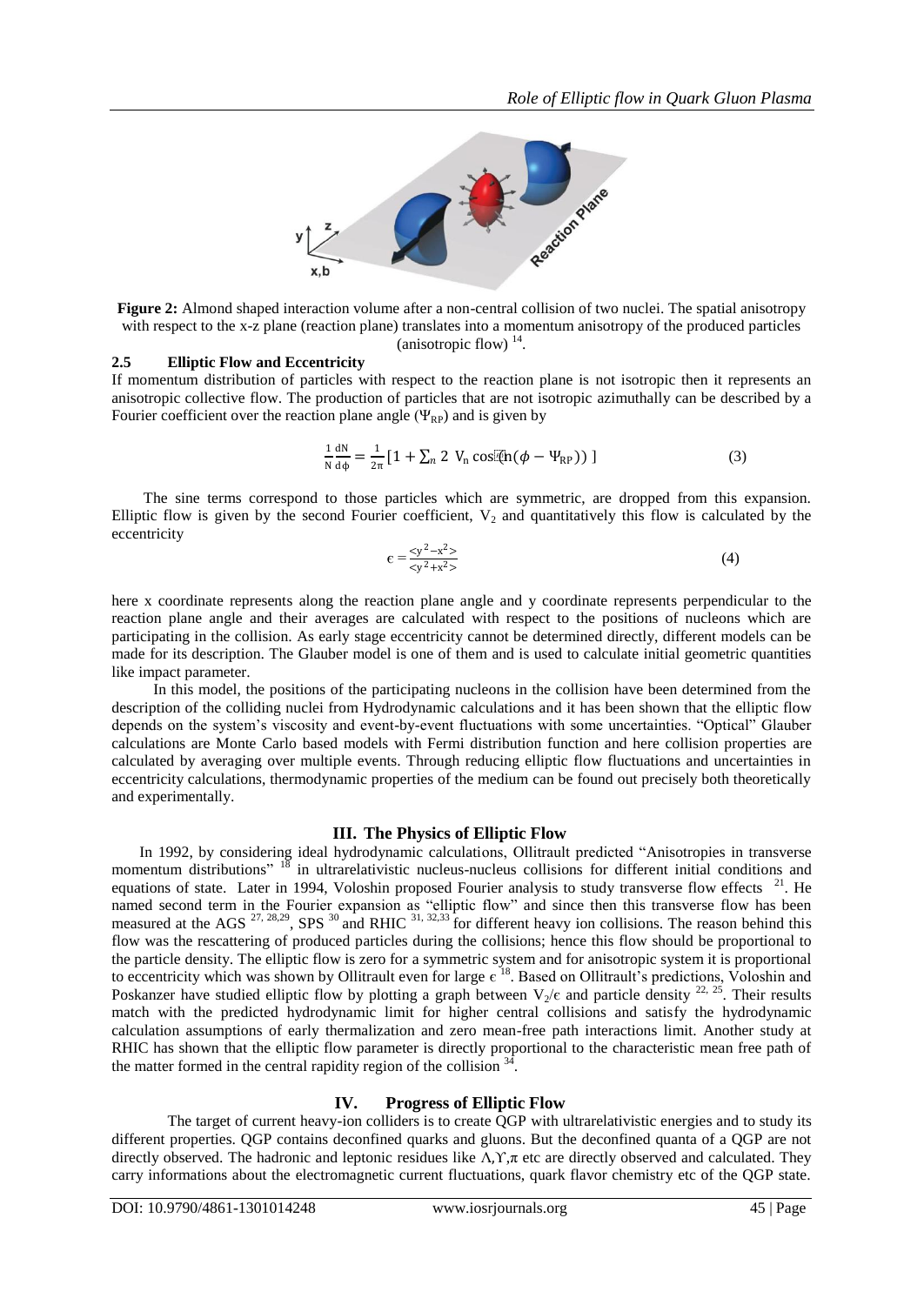Theory suggests that the study of decay channels such as  $\rho \to e^+e^-$  provides information about the hadronization and Chiral symmetry breaking.

Due to pressure gradients, collective flows occur in a reaction and its measurement provides much information about the pressure in those reactions  $35$ . The natural matter can expand due to its internal pressure also but this expansion becomes slow in the transition region. The directed flow and the squeeze out have been studied largely at available energies around 1 AGeV at AGS and CERN in early 90's <sup>27,36</sup>. Matter mostly escapes in a direction orthogonal to the reaction plane at this low beam energy. The squeeze-out effect is the blocking of the path of the participant hadrons by the spectator nucleons. E877 group have found nonzero first and second moment of the Fourier expansion of particle multiplicity and transverse energy. The dominant flow is parallel to the impact parameter. Later NA49 group also found transverse energy flow for semi-peripheral Pb  $+$  Pb collision with beam energy 158AGeV per nucleon  $11$ .

Another transport model like relativistic quantum molecular dynamics (RQMD) has shown a larger flow of participants in the reaction plane for RHIC energy. This model is a Monte-Carlo simulation based model which uses interactions of string and excitations of resonances for collective flow calculations. RQMD contains pressure changing options which help finding observables of final-state. In ref. [35], RQMD model is employed to calculate the azimuthal asymmetries for Au (11.7AGeV) on Au non-central collisions whose results signify the dependency of the azimuthal asymmetry on the pressure difference.

The first data on collective flow for Pions and protons for  $Pb + Pb$  collisions at beam energy 158 GeV/nucleon is presented at Bevalac and at higher rapidity, the Pions and the protons show opposite directed flow <sup>11</sup>[.](#page-6-0) It was found that Pion's elliptic flow did not dependent on rapidity whereas for the protons, it was peaking near mid-rapidity.

Subsequently, Lattice quantum chromo dynamics (QCD) calculations noticed a phase transition near QGP formation region and in this region the pressure rises more slowly with temperature than the energy density. Since gradients of pressure provide the driving force for collective flow, its measurements could be useful for the pressure development mechanism in heavy ion collisions and for QGP formation. This signal also strongly depends on transport properties and their uncertainty increases with beam energy. But the transverse elliptic flow dependencies are weaker on these transport properties. At the initial stages of the collision, elliptic flow is negative due to the squeeze-out of nuclear matter whereas this flow becomes positive at the later stages due to the exposure of larger reaction plane surface area which favors in-plane emission.  $E_r$  is the beam energy where transition of elliptic flow occurs from negative to positive value. This transition beam energy depends on the parameters of the EoS. Basically the pressure during compression stage and the passage time decide types of elliptic flow. The time required to cross the shadowing area between the projectile and target spectators is known as the passage time and is given by  $\sim$  2R= ( $\Upsilon_0$  V<sub>0</sub>), where V<sub>0</sub> is spectator velocity, R is nuclear radius. From the squeeze-out contribution, the ratio  $\frac{C_s}{\gamma_0 v_0}$  can be calculated. Elliptic flow measurements are also used to calculate speed of sound  $C_s$  and their excitation functions from QGP Phase transition can give the EoS. Theoretical calculations using hydrodynamical models focus on qualitative nature of collective flow whereas experiments describe various dynamical effects quantitatively.

Later many experiments were conducted to calculate elliptic flow for different particles by bombarding different heavy nuclei with more beam energies in RHIC and LHC laboratories. For Ni+Ni collisions, the elliptic flow signal is calculated for  $\eta$  and  $\pi^0$  mesons. It was negative for  $\eta$  mesons whereas positive for  $\pi^0$ mesons which indicates more emission in the plane which is perpendicular to the plane of reaction for η mesons. In peripheral collisions this effect should be minimum whereas for  $\pi^0$  mesons, this flow is observed only in peripheral collisions. With increasing pion transverse momentum, elliptic flow changes from positive to negative sign for  $\pi^0$  mesons <sup>37</sup>.

Directed flow is positive when baryons are emitted in the plane of projectile or target nucleons, whereas for baryons emitted out-of-plane, elliptic flow becomes negative. Later SIS (GSI) had found negative elliptic flow for neutral and charged pions from experiments by taking Gold (Au) nuclei at beam energy around 1 AGeV. Unlike positive directed flow for baryons, this flow was positive for charged pions here and predicted an increase in the elliptic flow magnitude for pions with the increasing size of spectator matter. Later a small variation of its magnitude with the change of the number of spectator nucleons was found for charged  $\pi$  mesons in Bi+Bi collisions at 0.4-1.0 AGeV. So, a doubt arises about Pion's anisotropic flow.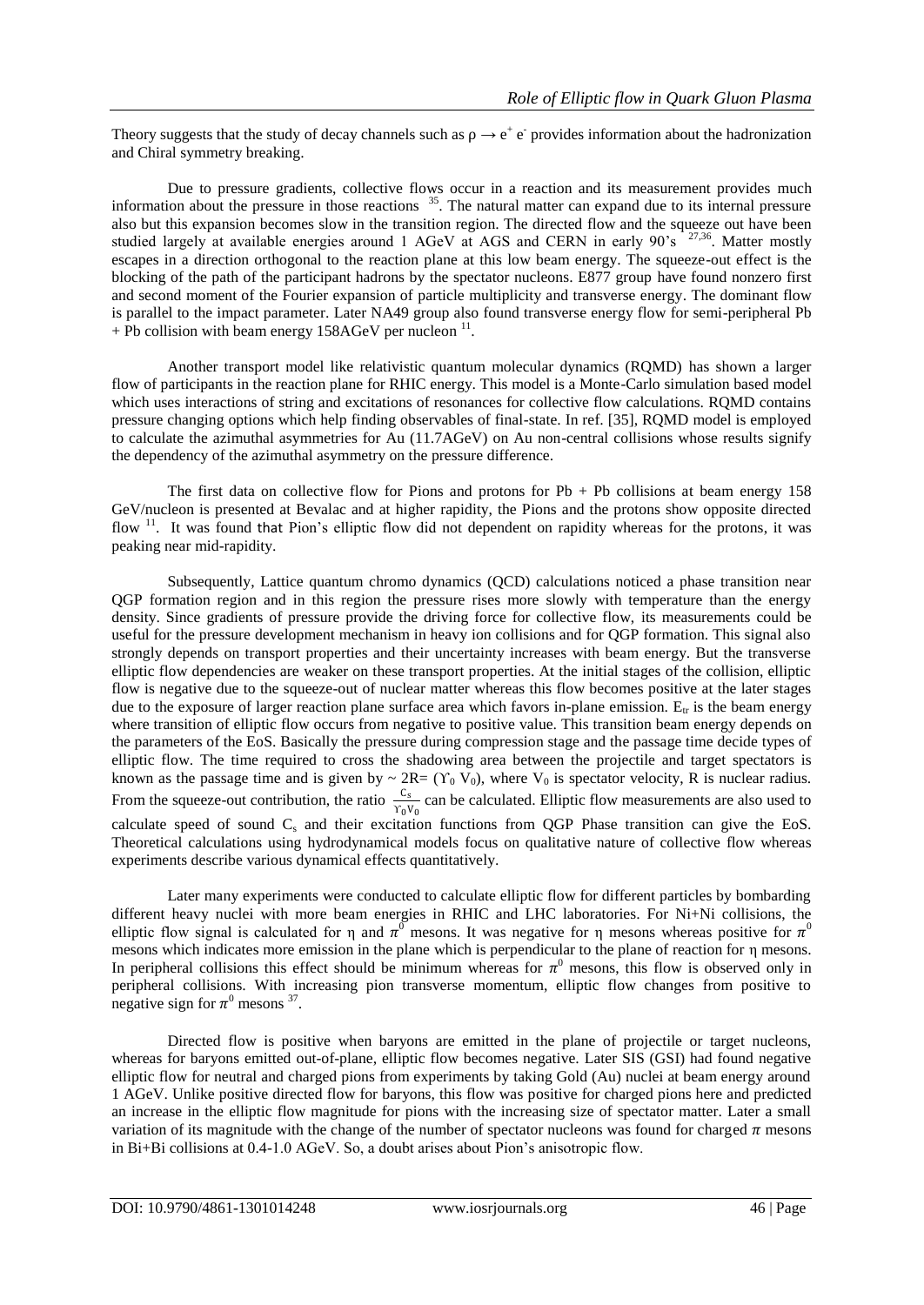Theoretical studies of EoS for QGP phase transition have a "softest point" where densities of quarks and antiquarks can be comparable to the matter densities  $\rho_0$  in the ground-state. At energies between  $1 \le E_{\text{Beam}}$  $\leq 11$  AGeV, matter densities of collision-zone are expected to be  $\rho \sim 6-8\rho_0$  which favour EoS softening. Elliptic flow calculations in this energy range may provides new things about the parameters of the EoS and about softening point.

In 1999, the proton elliptic flow shows a transition from negative to positive value at a beam energy,  $E<sub>tr</sub> \sim$ 4AGeV for the Au + Au collision having 2 - 8 AGeV energy range  $^{38}$ . A comparison with relativistic Boltzmann-equation suggests a softening of the EoS with baryon density  $\rho \sim 4\rho_0$ . Proton distribution function is given by

$$
\frac{1}{N}\frac{dN}{d\phi} \sim [1 + 2V_1 \cos(\phi) + 2V_2 \cos(2\phi)]
$$
\n(5)

Here ϕ is the azimuthal angle. For zero, positive, and negative elliptic flow, the Fourier coefficients are  $\langle$  COS 2 $\phi$   $>$  = 0,  $>$  0, and  $\langle$  0 respectively.

An isospin-dependent transport model was also used to study the elliptic flow of proton in  ${}^{48}Ca+{}^{48}Ca$  collisions which showed a transition from positive value to negative value with increasing incident energy. It was shown that the magnitude of this flow depends on the nuclear equation of state (EoS) as well as on the nucleon-nucleon scattering cross section <sup>39</sup>.

Poskanzer and group have also studied the system with Pb(158AGeV)+Pb collisions by employing RQMD and have shown that the azimuthal asymmetry depend on the centrality of collisions <sup>24,25</sup>.

(3+1)-dimensional hydrodynamics model is used to study about the collective flow and its dependency on angular distributions of emitted particles, on centrality and initial energy  $40, 42, 43$ . During the initial stages of the expansion, elliptic flow is generated whereas radial flow continues to grow until freeze-out.

Recently ALICE Collaboration have studied the hadronisation of charm quarks in p+p and Pb+Pb collisions with an improved statistical precision and a strong magnetic fields during the collision which enhances the number of nuclei which participate in collective motion  $44$ . They have shown that recombination is necessary for hadronisation in Pb+Pb collisions.

The behavior of their localized solutions is analogous to the processes of formation of azimuthal anisotropic elliptical flows of quark-gluon plasma and hadron jets. In contrast to the hydrodynamic models of an ideal fluid, the elliptic flow in this model has a significant negative acceleration<sup>45</sup>. The presence of the negative acceleration has proposed a hypothesis about the direct elliptic flow of photons as braking radiation QGP.

Recently the MPD detector system with Monte Carlo simulations using Au+Au and Bi+Bi ions collisions also calculated the directed V<sub>1</sub> and elliptic V<sub>2</sub> flow for charged pions, protons, K<sub>0</sub><sup>5</sup> and  $\Lambda$  particles <sup>46</sup> and found elliptic flows are affected by fluctuations <sup>47</sup>.

### **V. Summary and Conclusion**

The production and study of the flow pattern motivates to perform experiments. Flow can be described in terms of hydrodynamics through conservation laws. Different types of collective flow have been observed at different energies. The relation between pressure with density and temperature builds an equation of state (EoS) for a system of nuclear matter and those EoS are important for astrophysical study also. Angular correlations between the produced particles help to study the properties of the QGP during the collisions of heavy ion. The azimuthal distribution of the particles can be calculated from a Fourier expansion and the amplitude gives the directed flow and elliptic flow. At fixed transition beam energy, Elliptic flow can change its sign. Elliptic flow measurements are used to calculate speed of sound C<sub>s</sub> and their excitation functions. Detailed study of the experimental observables with improved simulation techniques is expected to provide better results about the collective flow, which is important for QGP study.

#### **References**

- [1]. Landau LD, Lifshitz EM. Fluid Mechanics. London: Pergamon Press (1959).
- [2]. Stöcker H, Greiner W. Phys. Rep. 137:277 (1986).
- [3]. Clare RB, Strottman D. Phys. Rep. 141: 177 (1986).
- [4]. Peter F. Kolb, Josef Sollfrank, and Ulrich Heinz, Anisotropic transverse flow and the quark-hadron phase transition, Phys.Rev.C62:054909,2000,hep-ph/0006129
- [5]. Belenkij SZ, Landau LD. Usp. Fiz. Nauk 56:309 (1955); Nuovo Cimento Suppl. 3:15(1956).
- [6]. Glassgold A E, Heckrotte W,Watson KM. Ann. Phys. (NY) 6:1 (1959).
- [7]. Chapline GF, et al. Phys. Rev. D 8:4302 (1973).
- Scheid W, Müller H, Greiner W. Phys. Rev. Lett. 32:741 (1974).
- [9]. Wong CY, Welton TA. Phys. Lett. B 34: 243 (1974).
- [10]. Gustafsson H A°, et al., Phys. Rev. Lett. 52:1590(1984).
- [11]. NA49 Collaboration: H. Appelshaeuser et al, Directed and Elliptic Flow in 158 GeV/Nucleon Pb + Pb Collisions,Phys.Rev.Lett.80:4136- 4140,1998, nucl-ex/9711001